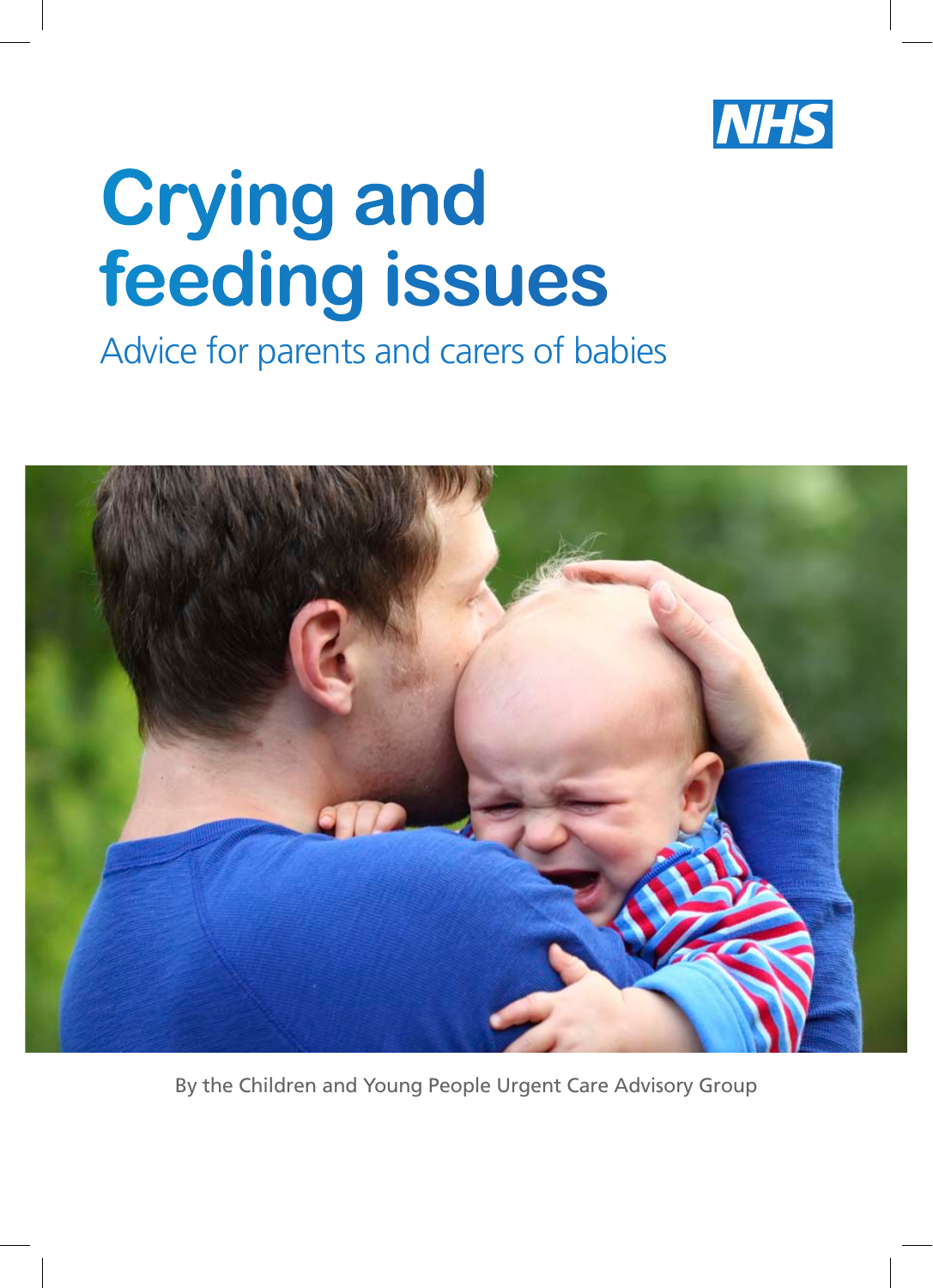### **Unhappy baby?**

It can be incredibly daunting being a new parent when your baby is crying and you don't know why or you are worried about feeding issues. This leaflet looks at the facts about crying and feeding issues and offers simple tips and advice that can help.

#### **Do you know...**

- Crying is normal some babies cry more than others.
- You may feel frustrated and exhausted; this is normal. Parenting is really hard work.
- Health Visitors are a useful resource.
- Babies come in all shapes and sizes, just like adults: don't compare yours to others.
- It's good to network with other mums and parents for support.
- Sharing the workload of parenting with trusted relatives or friends can give you a break.
- Sleeping or resting when your baby sleeps is a good idea.
- $\bullet$  Babies are active sleepers they are noisy and snuffly when asleep.
- It is normal for babies to draw up their legs or go red in the face when they are doing a poo.
- Most babies bring up some milk after feeding some bring up a lot.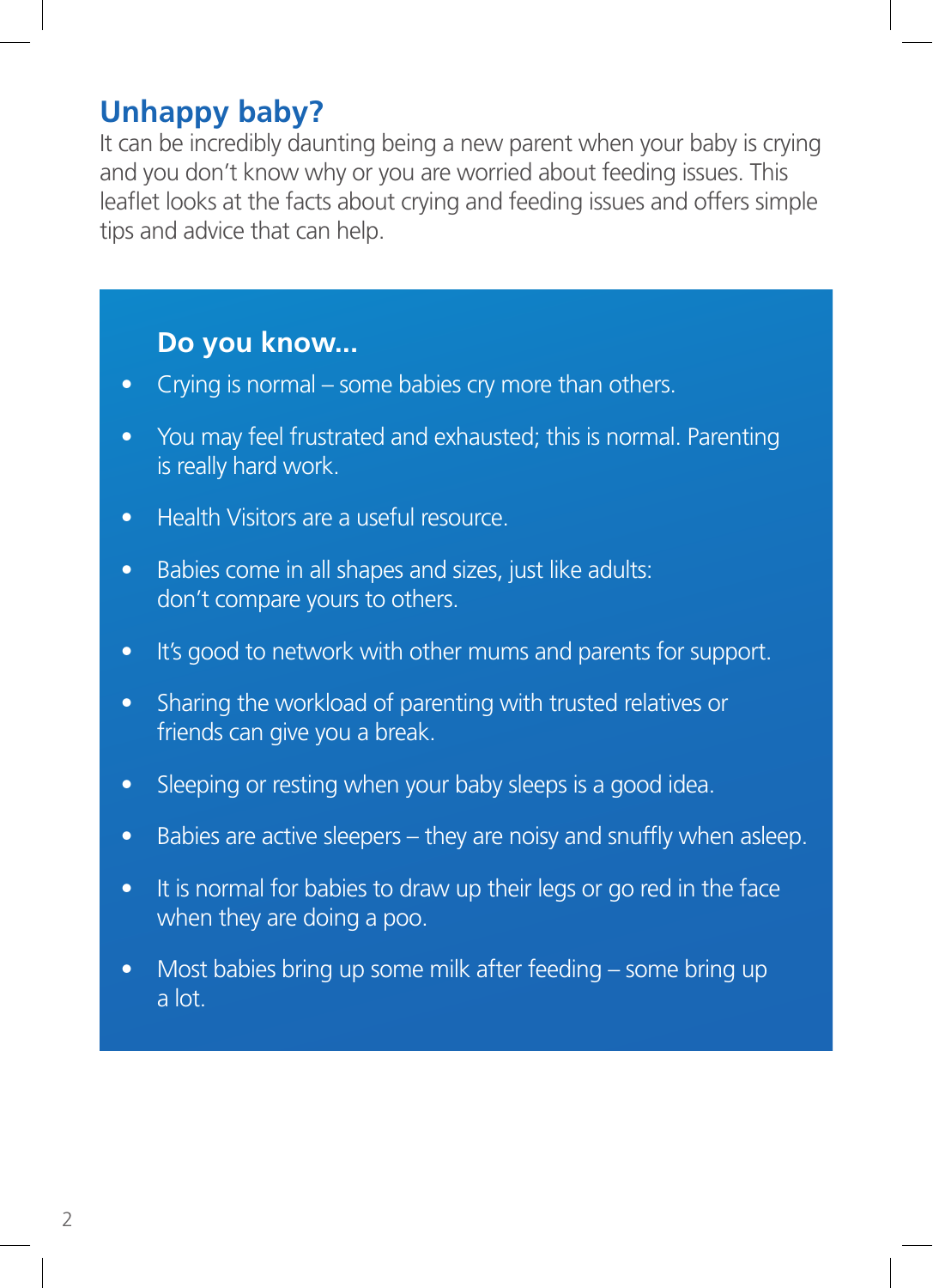# **Crying**

All babies cry; some cry a little and some cry a lot. Crying is your baby's way of telling you they need comfort and care. Sometimes it's easy to work out what they want, and sometimes it isn't.

#### **The most common reasons for crying are:**

- • Hunger
- Wanting a cuddle
- Tiredness
- • Wind
- A dirty or wet nappy
- Being too hot or too cold
- • Boredom
- **Overstimulation**

There may be times of the day when your baby tends to cry a lot and can't be comforted. Early evening is the most common time for this to happen. This can be hard for you as it's often the time when you're most tired and least able to cope.

# **"**

*As my child's got older I've realised how much her personality affected her crying as a baby and nobody ever tells you this; that they come into the world as their own little person and often with a very strong personality. Abigail is highly sensitive disturbed by noise and too much stimulation. Friends bouncing her up and down on their knees in a brightly lit café resulted in my daughter crying very loudly whilst other babies would be chuckling or sleeping away.* 

Gemma, mum of three

**"**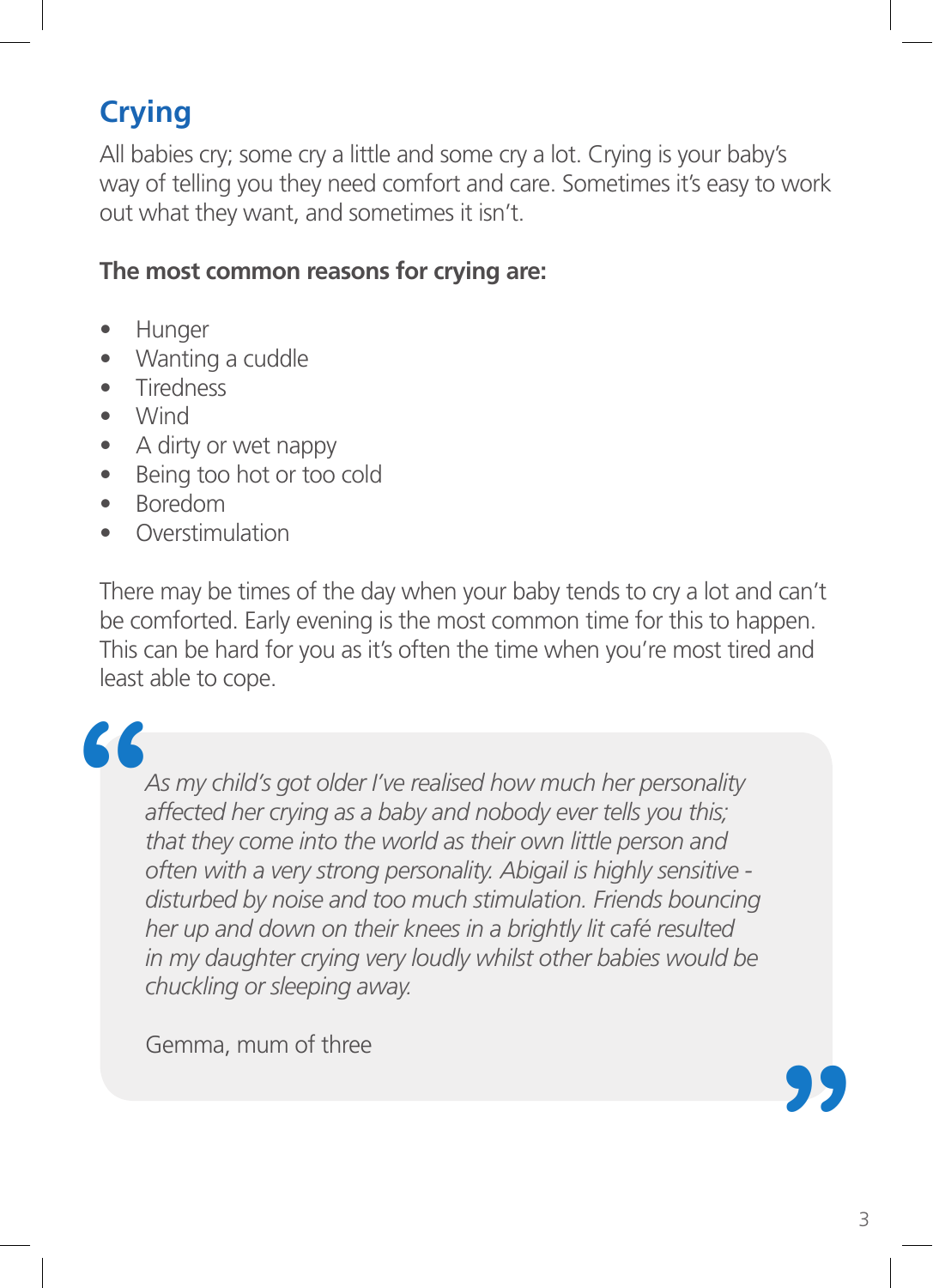# **Excessive crying**

If your baby cries excessively there may be several reasons to explain this: colic, feeding difficulties, reflux or illness, so it is important to see a GP or Health Visitor to rule out more serious reasons for excessive crying.



**If you think there's something wrong, always follow your instincts and contact your GP or Health Visitor, or phone NHS 111.**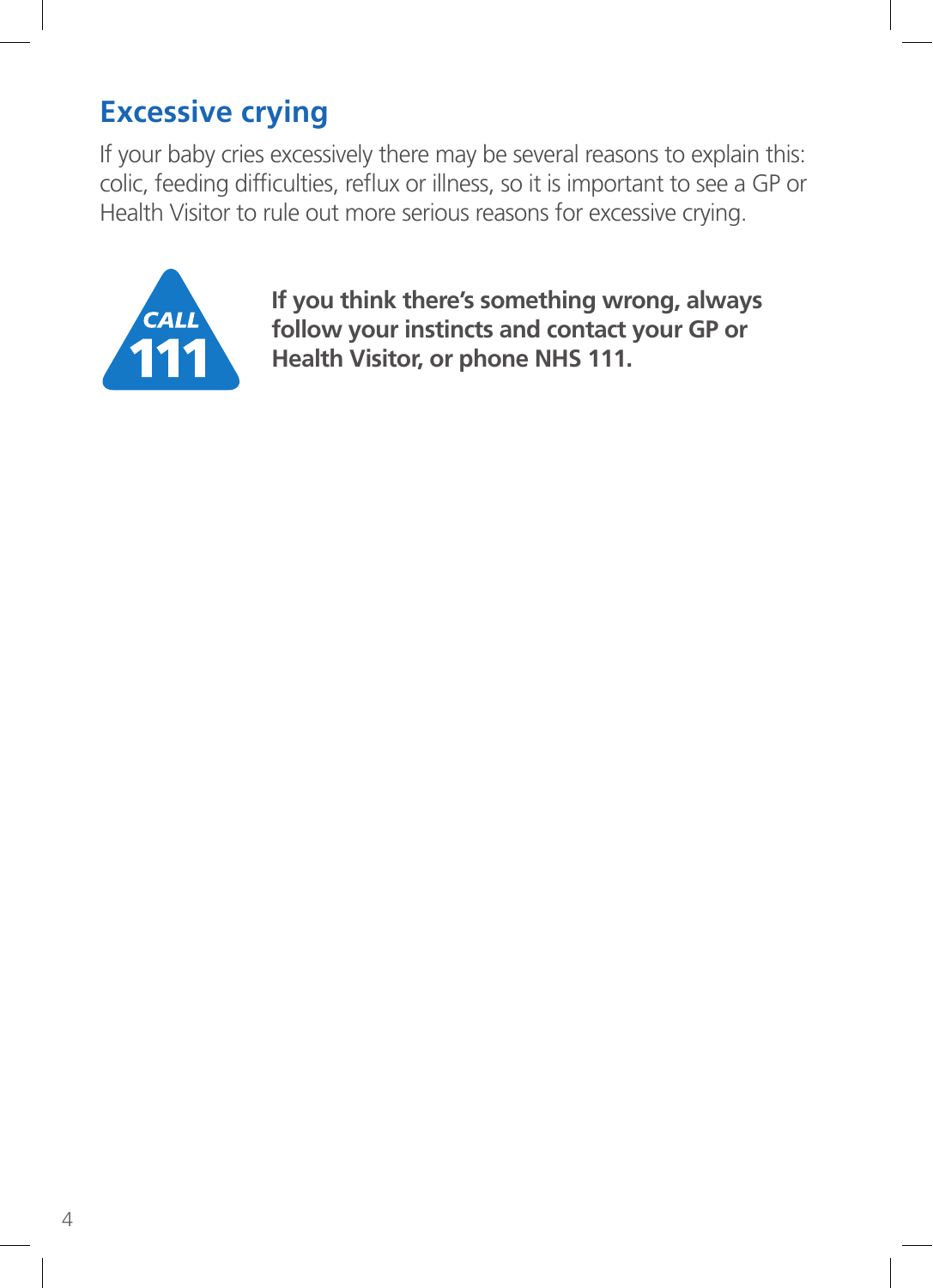# **Colic**



*My first baby screamed every evening on the clock from 6pm to 1am. It was exhausting, nothing seemed to help; in the end my husband used to drive around the countryside until Charlie eventually went to sleep and we'd very carefully carry him back in and put him in his Moses basket. Luckily things improved greatly when he was three months and we could slowly start getting to know one another.* 

Emily, mum of two

**"**

Excessive crying could be a sign that your baby has colic. Colic is the medical term for excessive, frequent crying in a baby who appears to be otherwise healthy and well fed. It is a common yet poorly understood condition, affecting up to one in five babies. Everyone agrees that colic exists but no one knows what causes it. The crying sounds miserable and distressed, and stops for a moment or two, then starts up again, which suggests it could be caused by waves of stomach discomfort.

Colic usually begins within the first few weeks of life but often stops by the time the baby is four months old, and by six months at the latest.

You may also notice that your baby's face becomes flushed, and they may clench their fists, draw their knees up to their tummy, or arch their back. If your baby has colic, they may appear to be in distress. However, the crying outbursts are not harmful and your baby will continue to feed and gain weight normally. There is no clear evidence that colic has any longterm effects on a baby's health.

#### **How to calm a crying and colicky baby (self-care)**

There is no "best" way to comfort your baby or reduce the symptoms of colic. All babies are different and so respond to different methods, so you may have to see what works for you and your baby.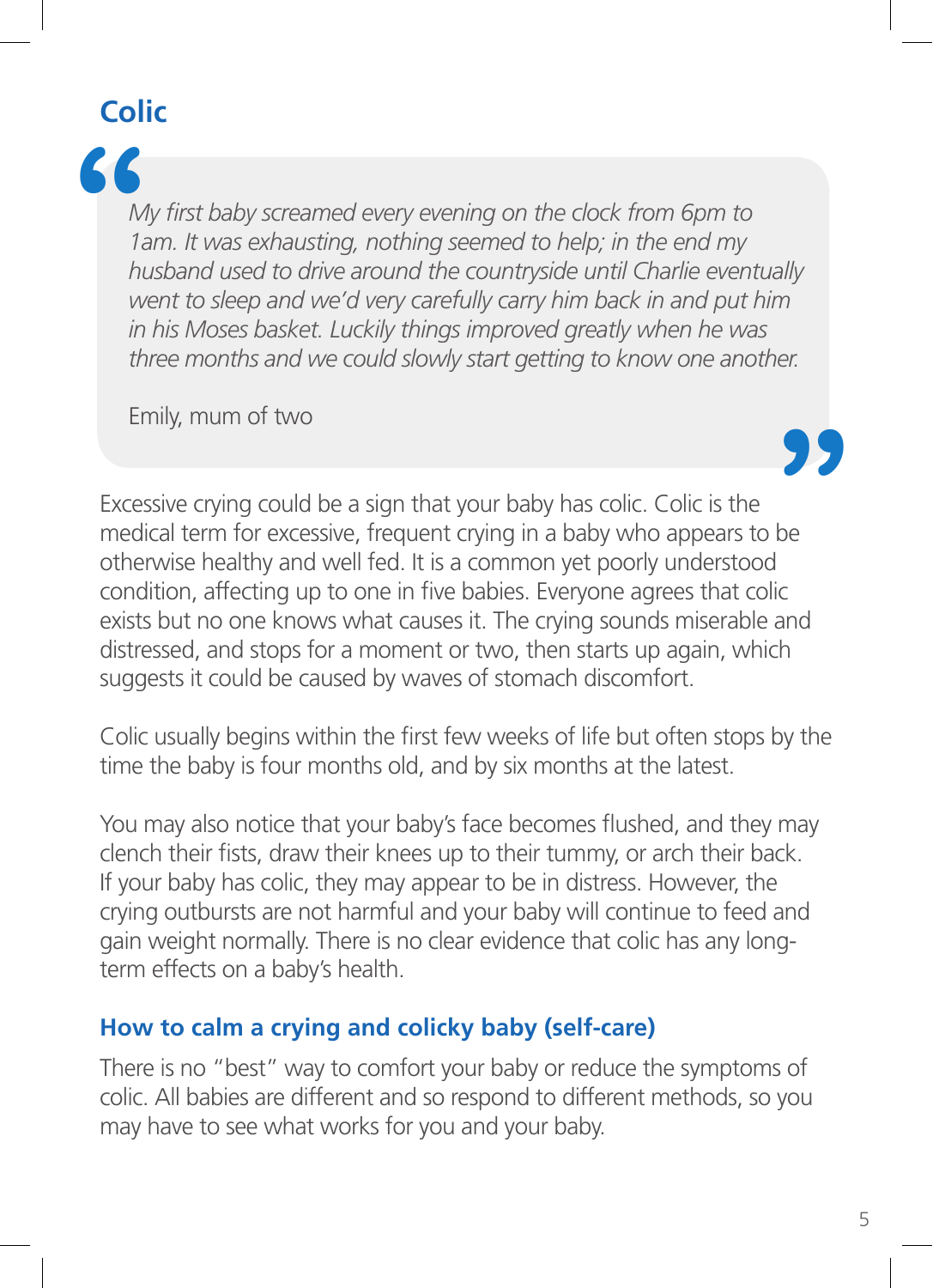#### **The following suggestions may help:**

#### **Keeping calm**

- For the first few weeks try to keep things as calm as possible this is your time to get to know your baby and for your baby to get to know you and their family.
- Get as much help and support as possible from families and friends, particularly during an episode of colic.
- Be reassured that it is not your fault that your baby has colic. Try not to compare yourself or your baby to others - this can be particularly hard, especially when it's your first baby.

#### **Suckling**

- If you're breastfeeding, let your baby suckle at your breast. Breastfeeding can be used to comfort and calm babies, as well as to alleviate hunger. It may feel difficult to achieve a balance between feeding, which seems to comfort your baby, and then your baby crying once off the breast. If you have concerns please ask your Health Visitor or breast feeding advisor.
- Some older babies will take a bit of cloth to use as a comforter. You could use a piece of cloth that you've slept with so it has your smell on it.

#### **Holding and gently rocking your baby**

- Hold your baby or put them in a sling so that they're close to you. Move about gently, sway and dance, talk to them and sing. All babies are different, so sometimes rocking and singing can keep your baby awake and overstimulate them.
- Try different positions such as on your shoulder, cradled in your arms or lying tummy-down along your forearm, keeping the baby more upright to aid digestion.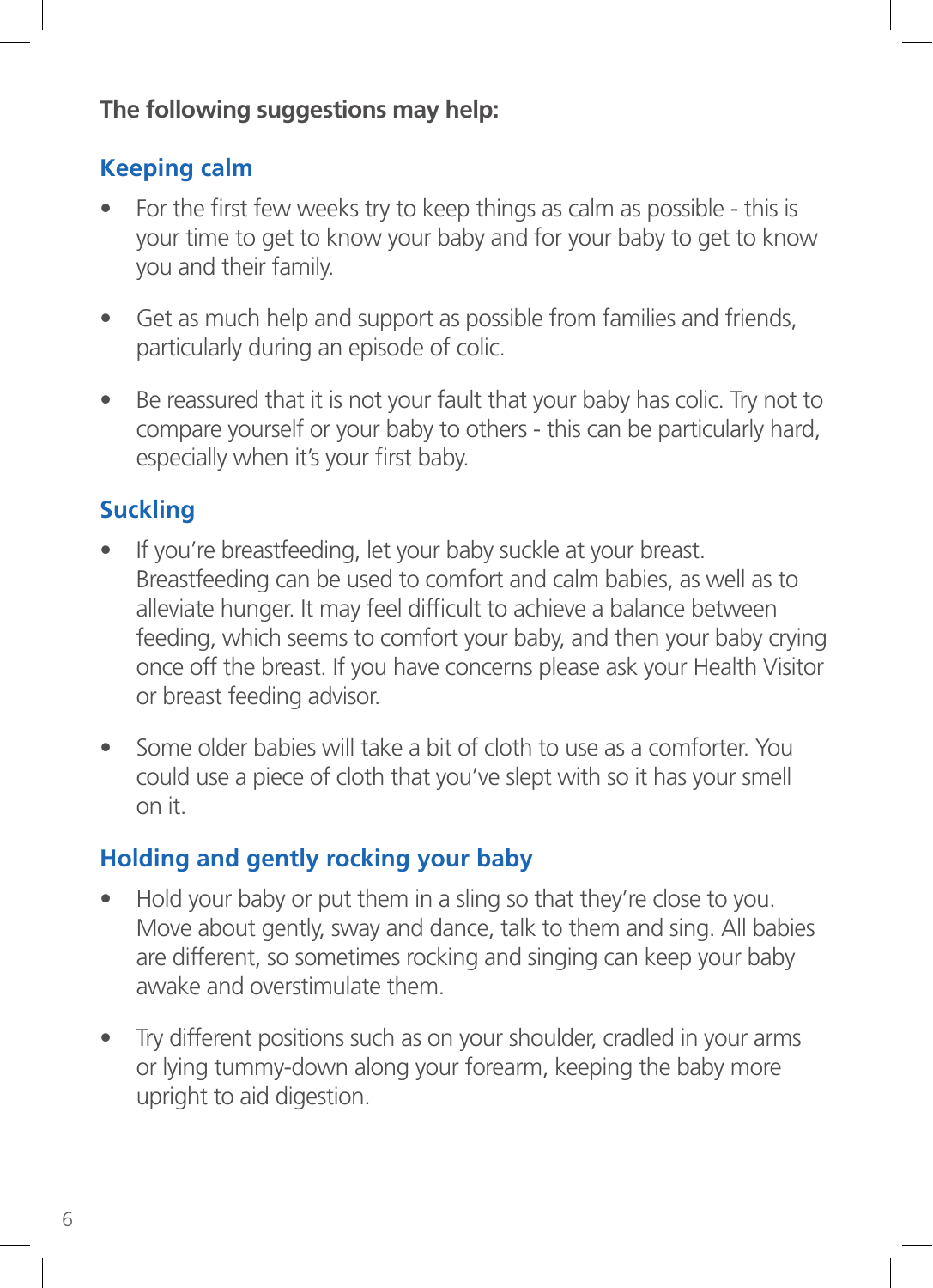- Rock your baby backwards and forwards in the pram, or go out for a walk or a drive. Lots of babies like to sleep in cars. Even if they wake up again when you stop, at least you'll have had a break.
- Raising the head of the crib so that the baby is not lying flat may aid digestion and reduce tummy pains.

#### **Distractions**

- Find something for them to listen to, such as calming music on the radio, or "white noise", such as the sound of the hoover or the washing machine - you can also buy "White Noise" music.
- With older babies a cot mobile may distract them, but could also overstimulate them.
- Babies like movement, so pushing them around in their pram or pushchair or going for a drive can be comforting.
- Try stroking your baby's back firmly and rhythmically, holding them against you or lying them face downwards on your lap. You could learn more techniques at a baby massage course, often run at Children's Centres or through your Health Visitor.
- Bathing your baby may help. This calms some babies instantly, but makes others cry even more.

#### **Getting to know your baby**

- Take time to get to know your baby watch their cues for hunger and affection and respond to those, meeting their needs in accordance with their own demands and patterns.
- Responding in this way will make your baby feel secure, so they will cry less, making life easier for you too.
- Some babies, like some adults, need a routine; this may be particularly helpful if you find it difficult to tell what your baby wants from their cry. Keeping regular times for sleeping and eating may work for your baby.
- Some babies, on the contrary, do not respond well to a routine and this could be the reason for their crying.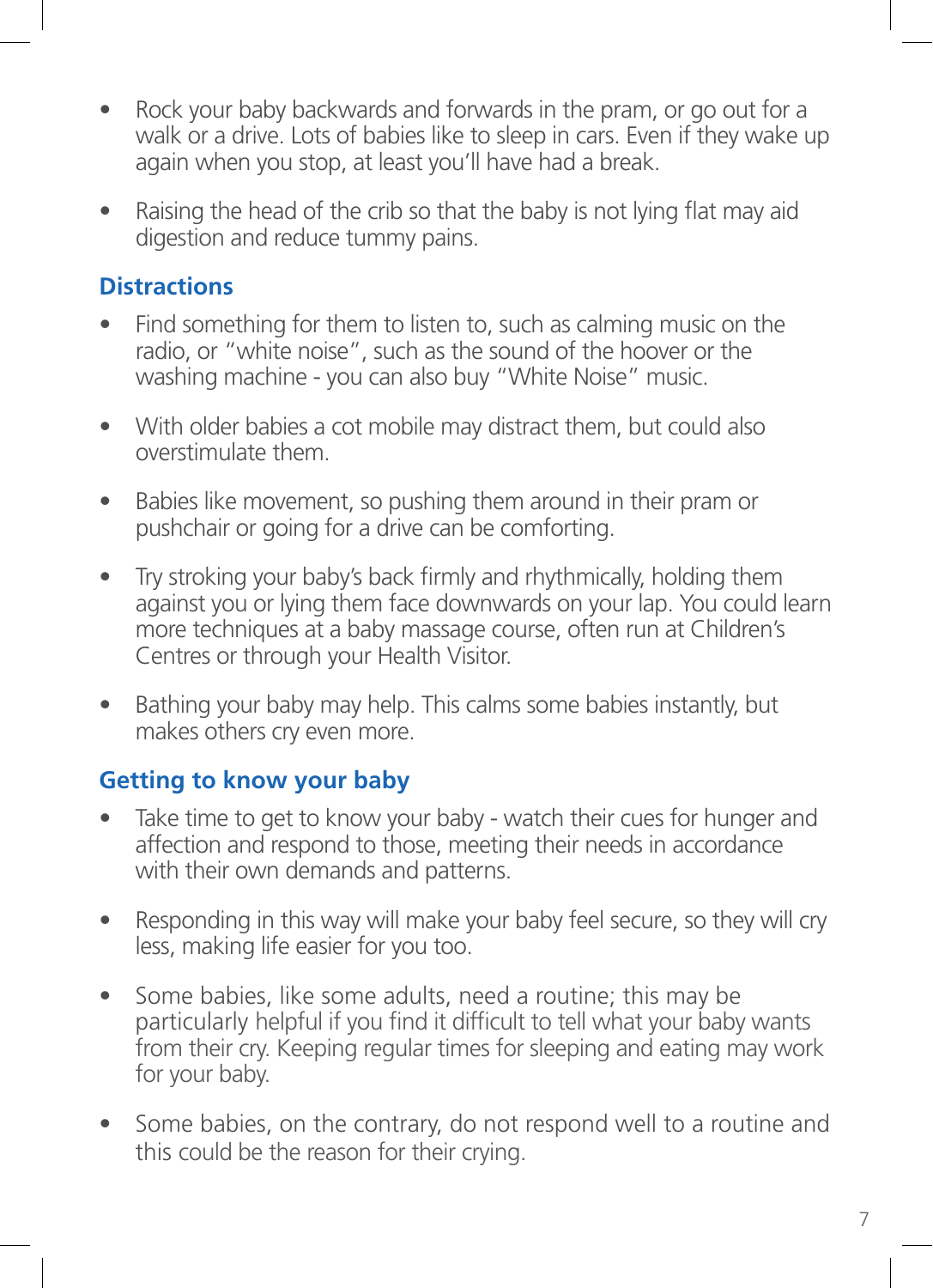# **Advice for parents**

Having to care for a baby with colic can be distressing, particularly for first-time parents. It is important to remember that:

- Your baby's colic is not your fault it does not mean your baby is unwell, or that you are doing something wrong.
- **• Your baby will outgrow colic.**
- **It is important to look after yourself** if possible, ask friends and family for support so you can take a break, and rest when your baby is asleep.
- If you start to feel you can't cope, put the baby down safely and take a break.
- **• If you are feeling desperate seek urgent help.**
- **If you are finding it difficult to manage** with your baby's crying and colic please **speak with your GP or Health Visitor**. Support groups, such as Cry-sis can also offer help and advice if you need it. **Website: www.cry-sis.org.uk Telephone: 08451 228 669** (lines are open 9am to 10pm, 7 days a week)

**Details of my Health Visitor:**

**Advice from your doctor:** Sometimes your baby's colic may be made worse if they have underlying feeding issues such as reflux, or are being overfed. In these cases there are additional tips that could help. Talk to your health care professional.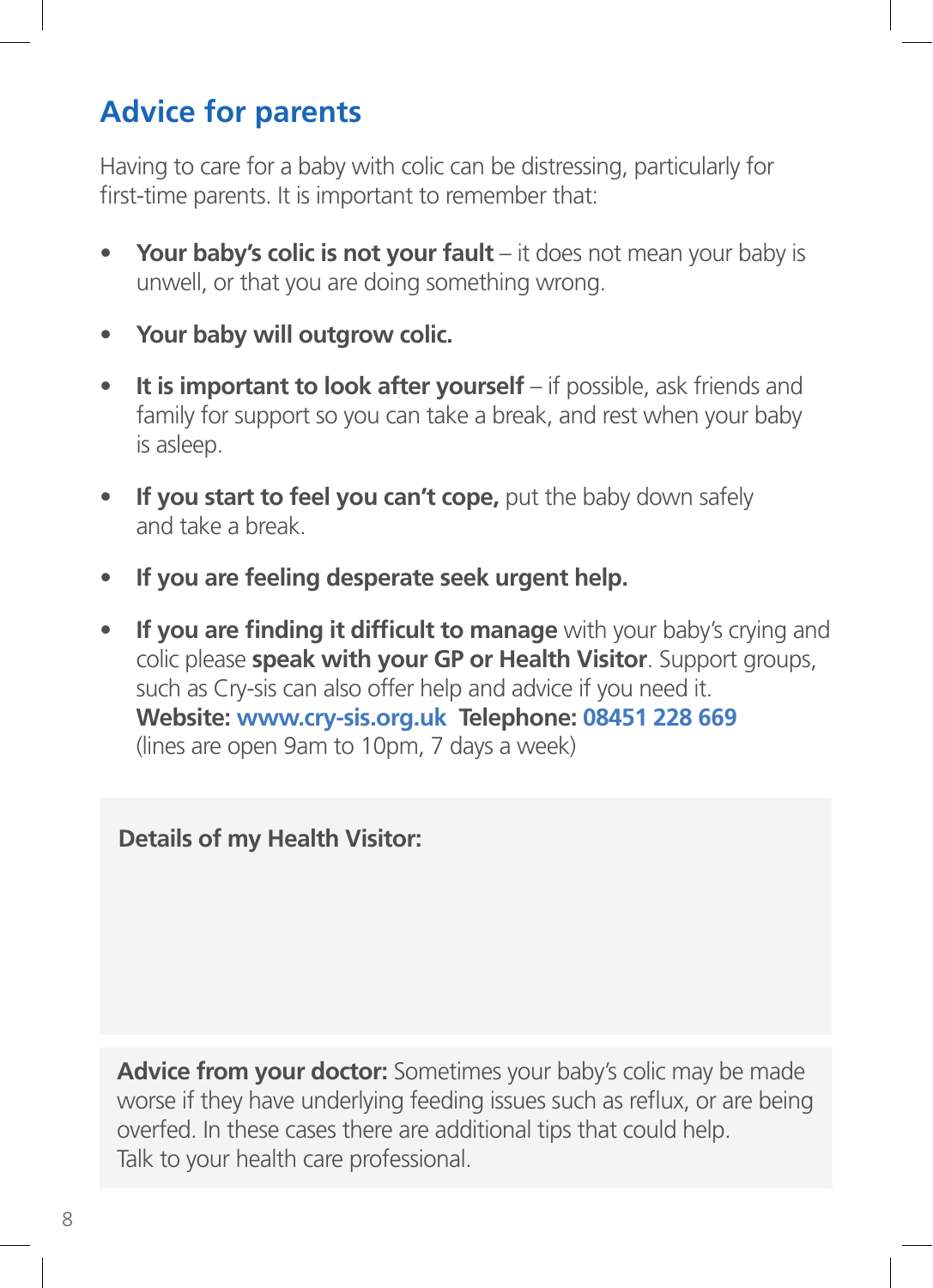# **Feeding difficulties and reflux**

**Reflux is a normal developmental process that babies will outgrow; it is extremely common, affecting around 40 per cent of babies, the majority of which do not need investigation or drug treatment.** 

Reflux is baby heartburn and indigestion. Your baby does not necessarily need to be sick to have reflux. This is called "silent reflux".

You should see a health professional if your baby has projectile vomiting or the vomit looks green (bile) or if your baby fails to put on weight.

Occasionally babies that vomit a lot can become dehydrated. This is more likely to be the case if the vomiting is due to another condition such as gastroenteritis (tummy bug).

#### **Warning signs that your baby is dehydrated**

- your baby's nappy remains dry.
- poor overall appearance, lethargy, dry mouth.
- no tears in an older baby (as babies under two months do not usually produce tears).
- sunken eyes.
- the soft spot (fontanelle) at the top of your baby's head is more dipped in than usual.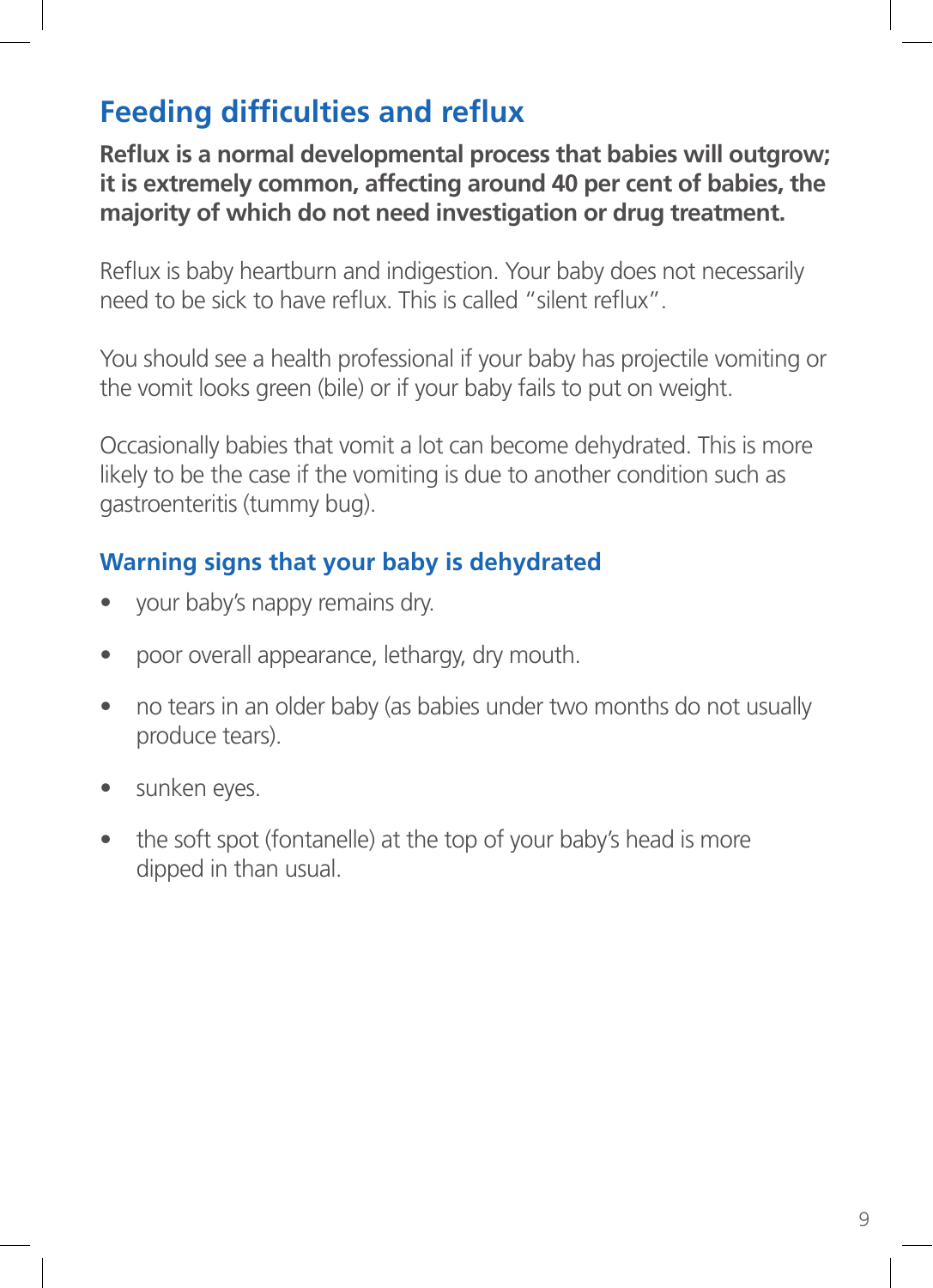#### **Managing feeding issues (self-care)**

Tips to try if baby is unsettled during breastfeeding:

- Latching on check how well your baby is attached to the breast. Your baby may be having difficulties latching on or may have additional problems such as tongue tie. Visit a breastfeeding or drop-in centre for further advice or support. Your Health Visitor can advise where these are.
- Keeping your baby close and cuddling him next to your skin allows him to smell you and hear your heartbeat, which will comfort and calm your baby. This will help you to feel calm and relaxed and help with breastfeeding.
- Think about what you're drinking. Think about avoiding fruit squashes, diet drinks, alcohol and drinks containing caffeine such as tea or coffee in your diet, as these can aggravate both colic and reflux.
- Think about what you are eating some women also find that dairy products, chocolate and spicy food may aggravate their baby's condition*.*

#### **Tips for formula fed infants... a stepwise approach**

- If you are bottle feeding, hold your baby close during feeds and look into his eyes. Learn to notice his cues that he wants to be fed and when he has had enough.
- If you and your partner try and give most of the feeds yourselves, this will help build up a close and loving bond with your baby. Continuing skin-to-skin contact can calm and comfort you both at any time.
- Review the feeding history with your Health Visitor and reduce the volume only if excessive for baby's weight, then...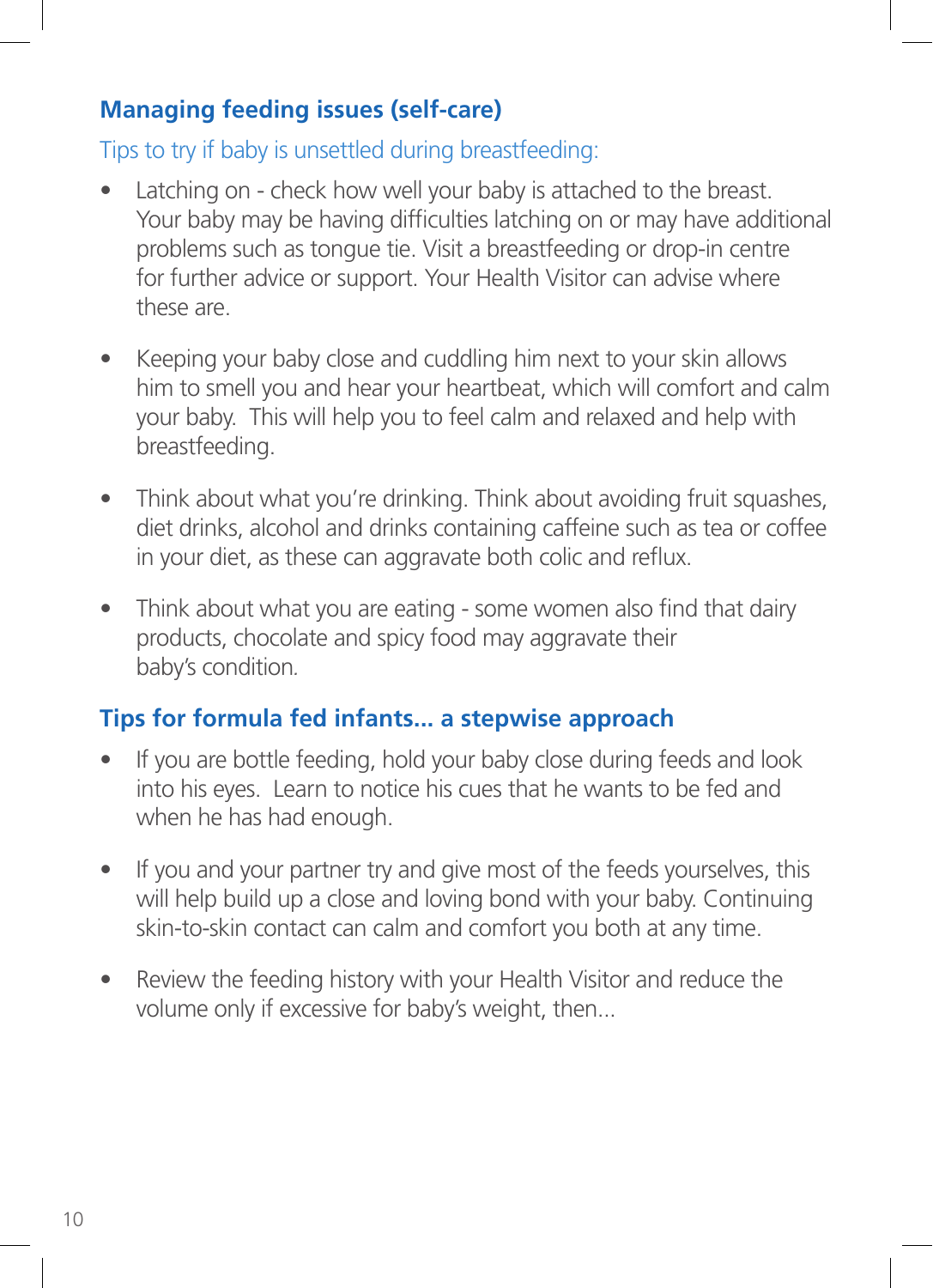- Offer smaller and more frequent feeds as a trial whilst maintaining a sufficient overall volume of milk, then...
- Trial a thickened formula. These are available over the counter and do not need a prescription.
- Use a "fast flow" teat if you are bottle feeding, as holes in bottle teats that are too small may cause your baby to swallow air as they feed.

#### **General tips for babies that are unsettled during feeding:**

- **• Don't feed your baby lying down** Keep your baby upright before and after a feed. If formula feeding, hold the bottle in a horizontal position.
- **• Always burp your baby after a feed**

To do this, sit your baby upright or hold them against your shoulder, making sure you support their neck and head. Gently rub their back in a circular motion until they burp. They may vomit a small amount of milk when you do this. This is normal.

#### **• Exercise their legs**

Gently move your babies knees to their chest and move their legs in a circular motion to move any wind down from their tummy.

#### **• Environment**

Move to a quiet, warm comfortable area where there is less stimulation and distraction for your baby.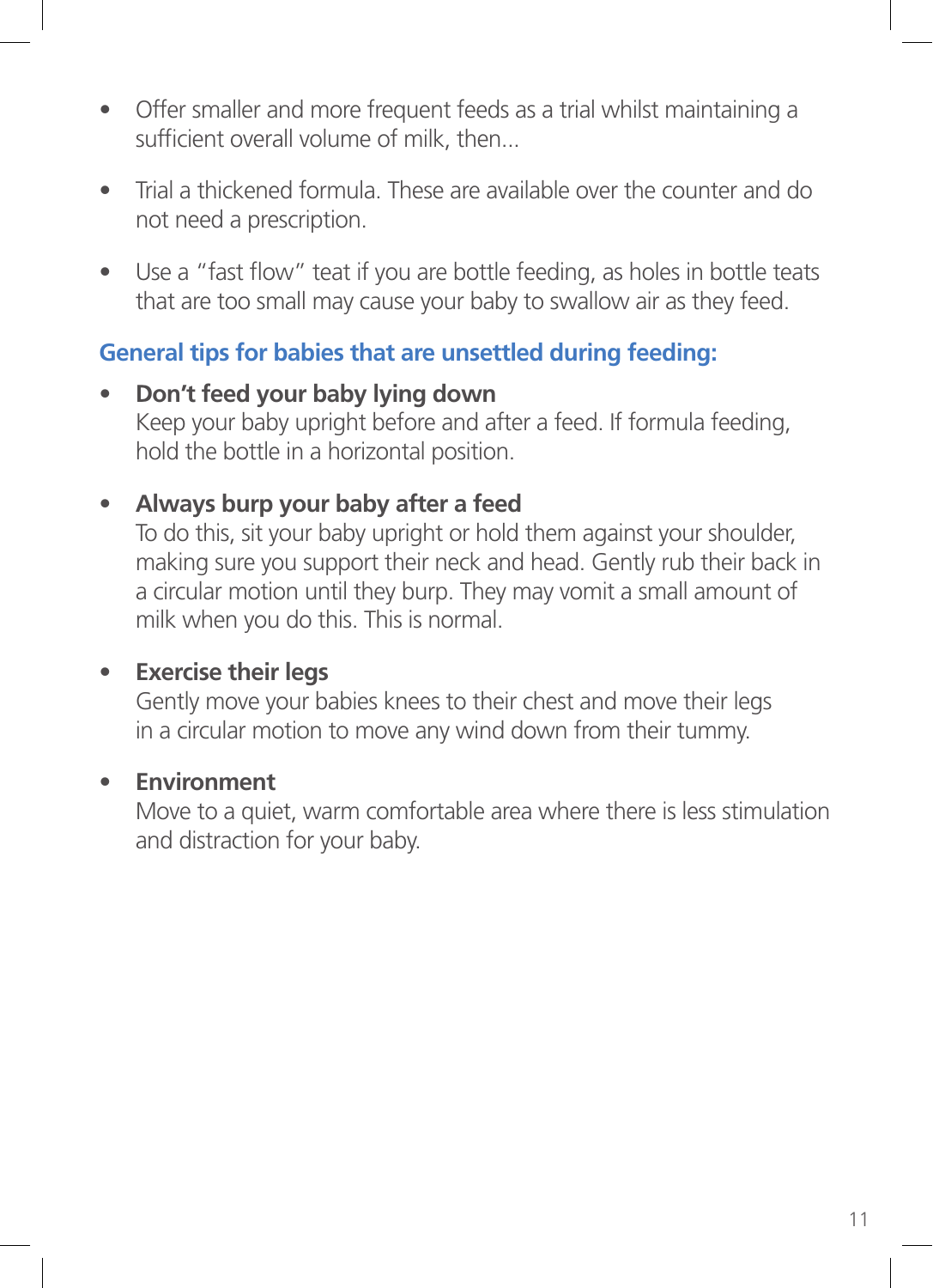#### **Medical treatment**

Medical treatment is not usually recommended for babies that cry excessively or vomit small amounts of milk (posseting). However, if you have problems coping, contact your GP or Health Visitor for advice about possible medical treatments.

There is little evidence on the effectiveness of most treatments for colic and feeding issues, although in some cases they can be helpful. Some medications can be purchased from your pharmacist - please speak to your pharmacist or discuss this at the Child Health Clinic.

#### **Over the counter medications that can be purchased**

#### **Simeticone drops**

Simeticone drops, such as Infacol, are a supplement that can be given on a spoon or directly from the dropper before a feed. The drops are designed to help release bubbles of trapped air in your baby's digestive system, so they may be of some use if indigestion is contributing to their colic.

#### **Lactase drops**

Lactase is an enzyme that helps break down a sugar called lactose, which is found in breast and formula milk. Your baby may have short-term problems digesting lactose, which could contribute to their symptoms. Lactase drops, such as Colief can be added to your baby's feed to make digesting the lactose easier.

A one-week trial of either simeticone or lactase drops is usually recommended. If your baby's symptoms do not improve within this time, it is usually felt that there is little point carrying on with the treatment.

#### **Prescribed medications**

If your baby is still distressed, seek professional advice from your GP or Health Visitor as there are a limited number of prescribed medications that may be considered if appropriate. Please always speak to your GP or Health Visitor if you are thinking about changing your baby's formula.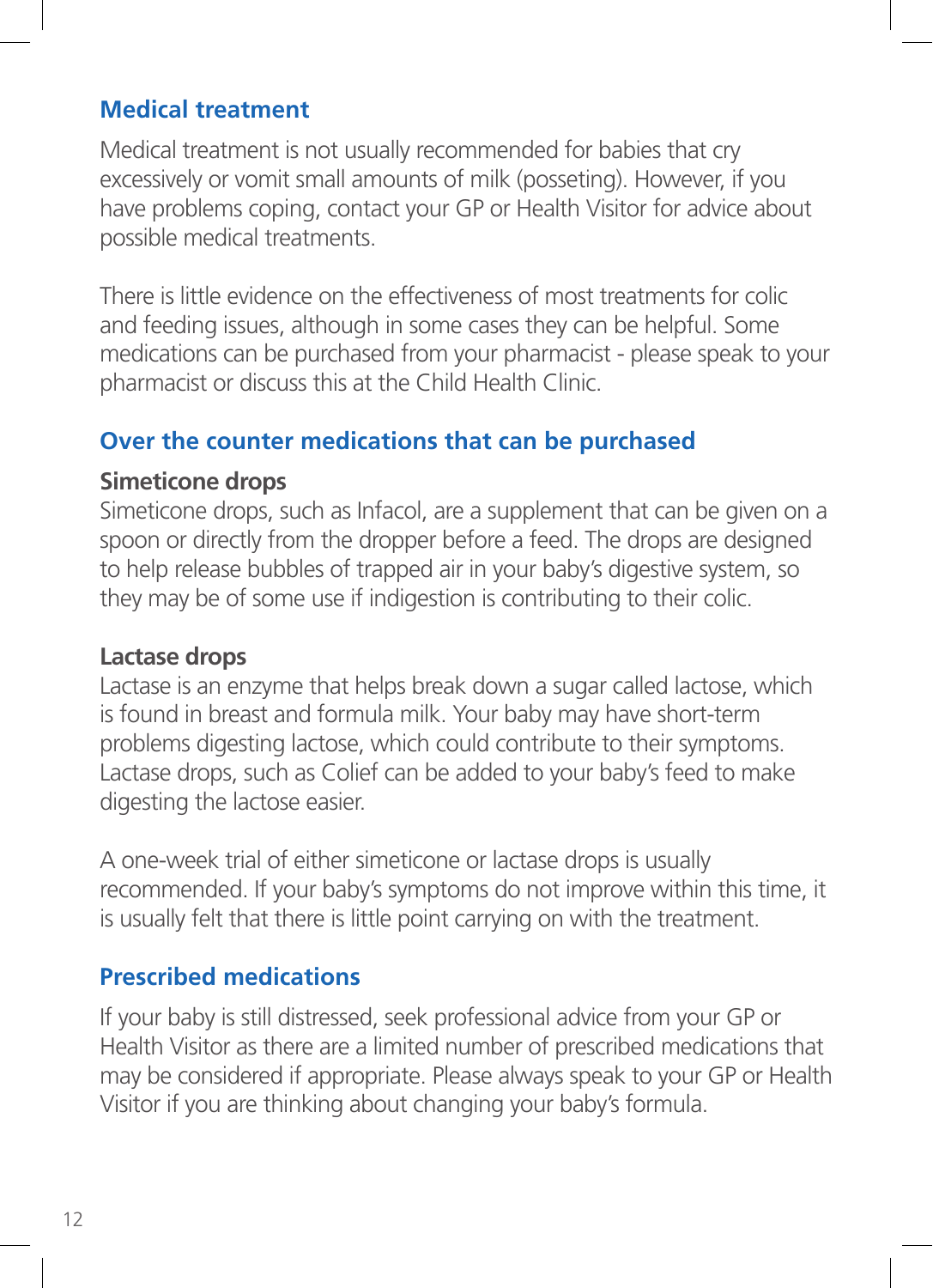

*We see a lot of young babies where parents have panicked and tried a different milk on a weekly basis - this gets confusing - we need to all work together to see whether the baby has a genuine cow's milk intolerance. The key message is if you are worried about your baby's feeding, see your GP or Health Visitor before switching.* 

Dr Michelle Russell-Taylor (Paediatrician)

#### **Crying and illness**

Although all babies cry sometimes, there are times when crying may be a sign of illness.

Listen for sudden changes in the pattern or sound of your baby's crying. Often, there'll be a simple explanation. For example, if you've been going out more than usual your baby might be overtired.

If they seem to have other symptoms, such as a cough or fever, they may have an illness. Your baby may have something minor, such as a cold, or something more serious.

#### **If you think there's something wrong, always follow your instincts and contact your GP or Health Visitor, or phone NHS 111.**

Use the traffic light guide on the next page to work out what to do.

**"**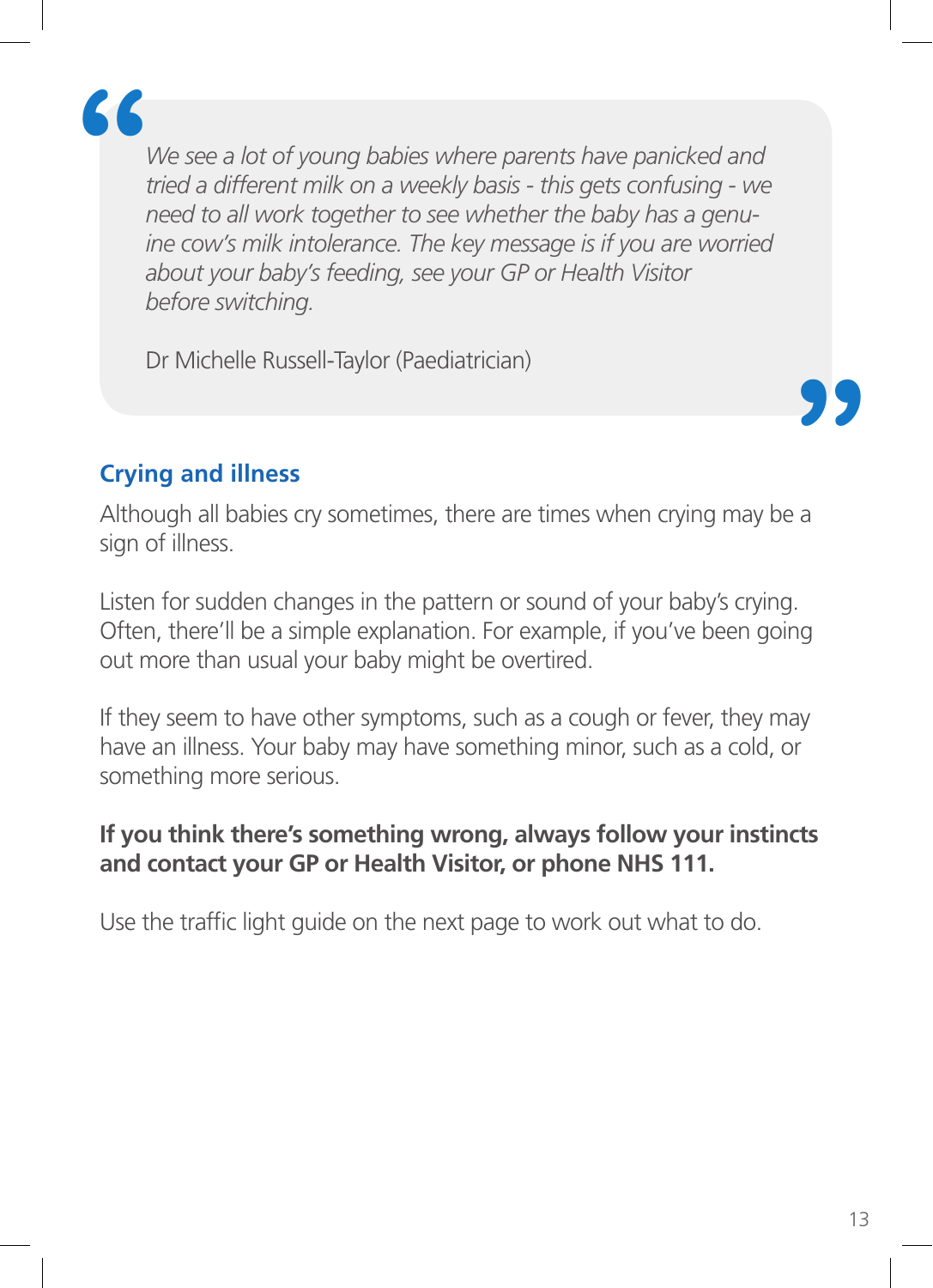# What do I do if my child is crying or not feeding?

|       | If your child                                                                                                                                                                                                                                                                                                                                                                                                                                                                                                                                                                                                                                                                                                                                                                                                        |
|-------|----------------------------------------------------------------------------------------------------------------------------------------------------------------------------------------------------------------------------------------------------------------------------------------------------------------------------------------------------------------------------------------------------------------------------------------------------------------------------------------------------------------------------------------------------------------------------------------------------------------------------------------------------------------------------------------------------------------------------------------------------------------------------------------------------------------------|
| REL   | has a weak, high-pitched continuous cry<br>seems floppy when you pick them up<br>$\bullet$<br>vomits green fluid<br>$\bullet$<br>passes blood in their stools<br>$\bullet$<br>is under three months old and has a temperature over 38<br>$\bullet$<br>is between three and six months old and has a high temperature over 39<br>$\bullet$<br>has a high temperature, but their hands and feet feel cold<br>$\bullet$<br>has a bulging fontanelle (the soft spot on a baby's head)<br>$\bullet$<br>has had a fit<br>$\bullet$<br>turns blue, mottled or very pale<br>$\bullet$<br>has difficulty breathing, breathes fast or grunts while<br>$\bullet$<br>breathing, or seems to be working hard to breathe<br>has a spotty purple-red rash anywhere on the body<br>$\bullet$<br>(this could be a sign of meningitis) |
|       | If your child                                                                                                                                                                                                                                                                                                                                                                                                                                                                                                                                                                                                                                                                                                                                                                                                        |
| AMBER | has signs of dehydration<br>has had fewer wet nappies than usual<br>is between three and six months old and has a temperature over 38<br>$\bullet$<br>is failing to put on weight or losing weight<br>$\bullet$<br>has started vomiting when this isn't usual for them<br>$\bullet$<br>is vomiting for more than 12 hours, or vomiting with great force.<br>$\bullet$<br>brings up a lot of milk after each feed<br>$\bullet$<br>has had diarrhoea (explosive or very runny poo) for<br>$\bullet$<br>more than 24 hours<br>appears to be getting worse or if you are worried                                                                                                                                                                                                                                         |
|       | If your child                                                                                                                                                                                                                                                                                                                                                                                                                                                                                                                                                                                                                                                                                                                                                                                                        |
|       | brings up small amounts of milk after a feed (posseting)<br>cries and seems inconsolable at certain set times during the day<br>e.g. evenings<br>is pooing normally for them (this could be after every feed, or<br>up to every three days dependant on your baby)                                                                                                                                                                                                                                                                                                                                                                                                                                                                                                                                                   |

- e.g. evenings • is pooing normally for them (this could be after every feed, or up to every three days dependant on your baby)
- is gaining weight

**GREEN** 

- has restless and noisy sleeping as is usual for them
- has an unchanged sleeping pattern
- has none of the symptoms listed in the red and amber boxes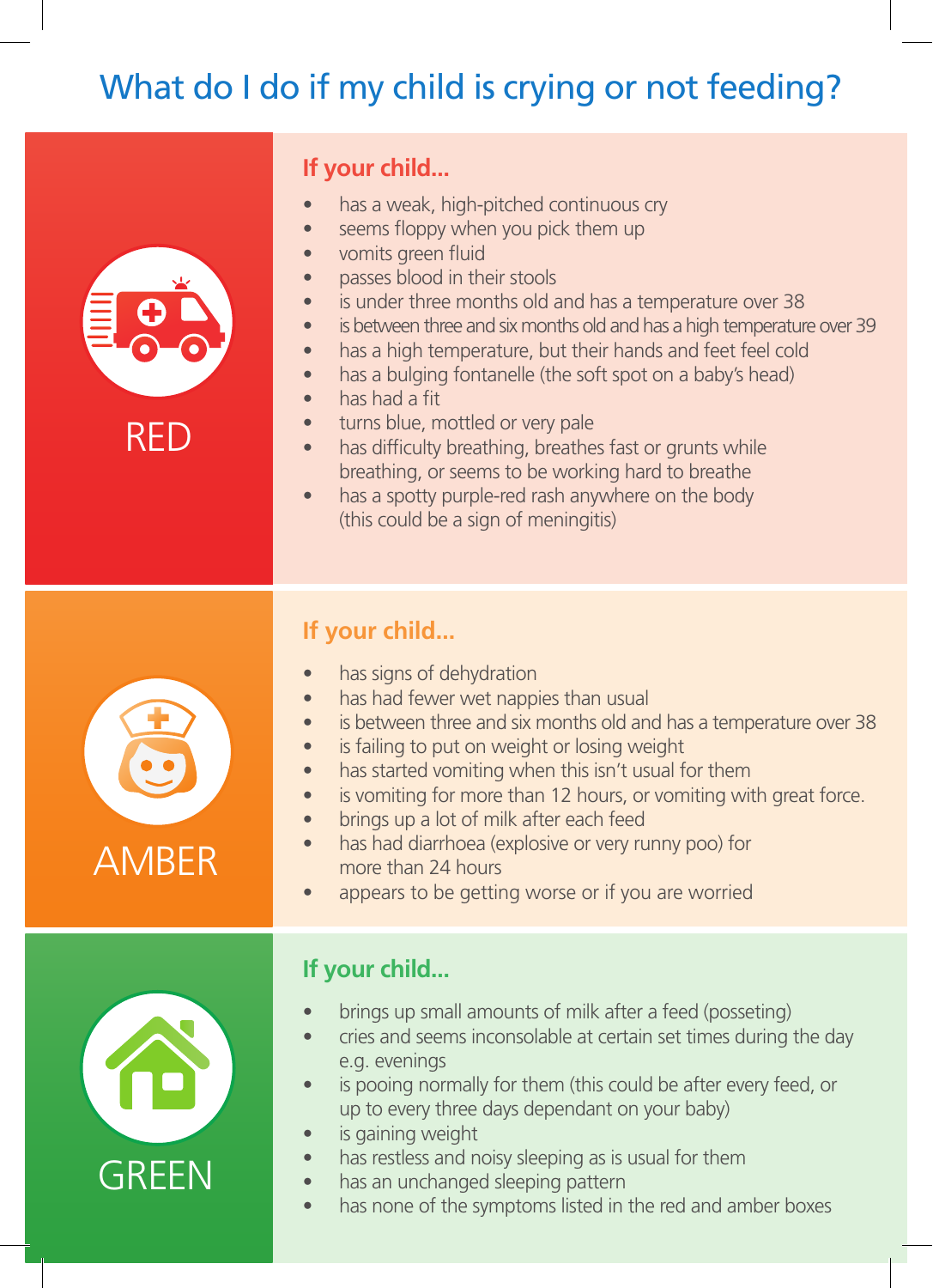#### **You need emergency help**

Call 999 or go straight to the nearest hospital Emergency (A&E) Department. Your nearest hospitals (open 24 hours, 7 days a week):

- Stoke Mandeville Hospital, Aylesbury
- Wexham Park Hospital, Slough
- **Milton Keynes Hospital**
- John Radcliffe, Oxford
- Hillingdon Hospital
- **Frimley Park, Surrey**
- Royal Berkshire, Reading

#### **You need to contact a nurse or doctor today**

Please telephone your GP surgery or, if it is closed, call **NHS 111**.

#### **Self-care**

You can care for your child at home using the advice on this leaflet.

If you feel you need more advice, please contact your Health Visitor, GP Surgery or your local pharmacy.

Find links to these at **www.nhs.uk**

You can also call **NHS 111** for advice.